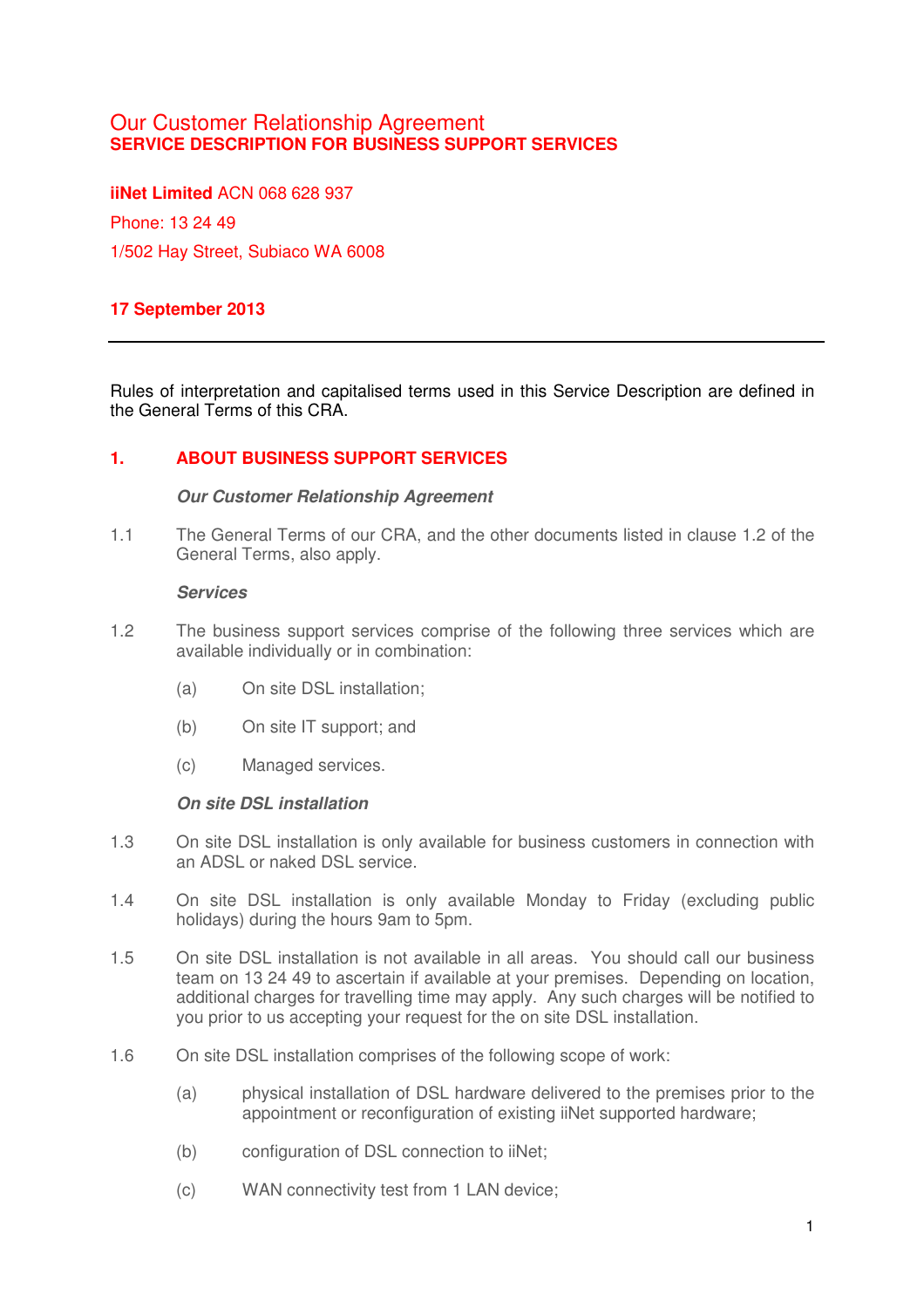# **IINET CRA – SERVICE DESCRIPTION FOR BUSINESS SUPPORT SERVICES**

- (d) setup and test 1 iiNet email address using customer's email client;
- (e) configuration of Wi-Fi security and connection to one computer device (if device is supplied by iiNet, or built into the router only); and
- (f) configuration of a single VOIP account on a VOIP enabled device (if device is supplied by iiNet, or built into the router only. excludes sip trunk configuration). confirm successful registration.
- 1.7 The applicable fee for an on site DSL installation is set out in the pricing schedule. Depending on location, additional charges for travelling time may apply. Any such charges will be notified to you prior to us accepting your request for the on site DSL installation.

### **On site IT support**

- 1.8 On site IT support is an on demand service which provides a qualified IT technician to visit your premises and provide assistance and troubleshooting in relation to the operation of certain types of IT structures and equipment which are used in conjunction with your internet service, including:
	- (a) networking;
	- (b) telephone systems;
	- (c) desktop and servers;
	- (d) backup/storage;
	- (e) video conferencing;
- 1.9 On site IT support excludes any work related to cabling or wiring at your premises.
- 1.10 You can make a request for on site IT support by calling our business team on 13 24 49 or you can register an interest by using the 'toolbox' feature on our website.
- 1.11 On site IT support is only available Monday to Friday (excluding public holidays) during the hours 9am to 5pm.
- 1.12 On site IT support is not available in all areas. You should call our business team on 13 24 49 to ascertain if available at your premises. Depending on location, additional charges for travelling time may apply. Any such charges will be notified to you prior to us accepting your request for on site IT support.
- 1.13 On site IT support is charged at an hourly rate (charged at 15 minute increments) specified in the pricing schedule.

#### **Managed Services**

- 1.14 The devices/assets for which managed services are available include:
	- (a) PC/desktop/laptop;
	- (b) server classification A;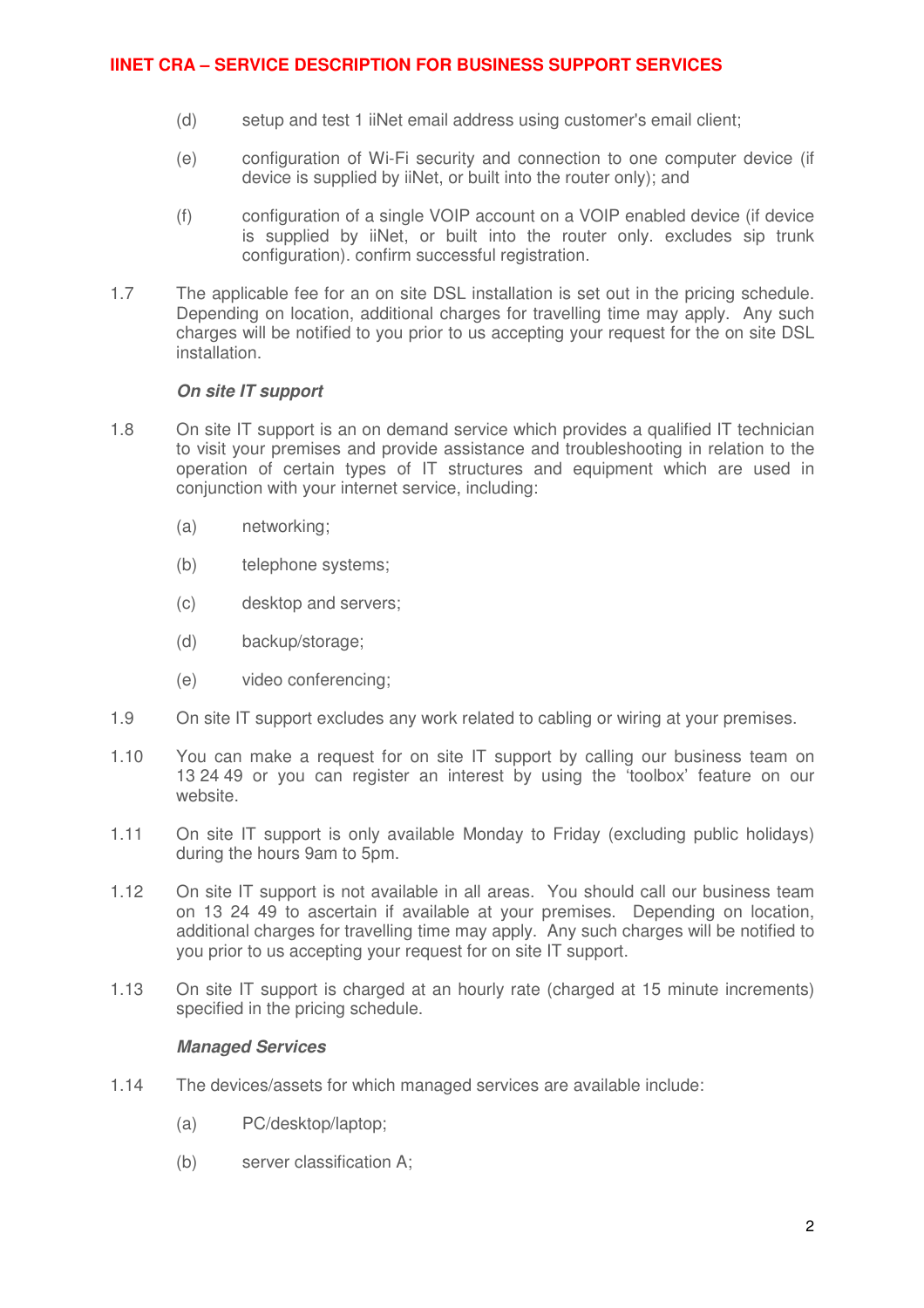## **IINET CRA – SERVICE DESCRIPTION FOR BUSINESS SUPPORT SERVICES**

- (c) server classification B;
- (d) thin client;
- (e) switch;
- (f) router;
- (g) Cisco CME;
- (h) Cisco UC500 SB series;
- (i) Cisco Call Manager;
- (j) Cisco IP Phone;
- (k) wireless LAN controller;
- (l) Cisco VG202/204;
- (m) Cisco VG224;
- (n) Video DVR/NVR;
- (o) IP CCTV camera;
- (p) wireless AP; and
- (q) terminal user.
- 1.15 If you obtain managed services from us, the particular managed services provided and the applicable charges will be set out in an additional managed services agreement.

### **2. ADDITIONAL TERMS AND CONDITIONS APPLICABLE TO BUSINESS SUPPORT SERVICES**

- 2.1 You acknowledge and agree that Business Support Services are subject to availability and we are not obliged to accept a request to provide Business Support Services.
- 2.2 You acknowledge and agree that we may provide business support services through a contractor and any reference to "us" in this CRA and any Managed Services Agreement includes a reference to our Contractors. Where we provide the Business Support Service through a contractor, in order for us to monitor quality of service, you agree to provide us with such information and feedback as we may reasonably request from you regarding the performance of the contractor in providing the Business Support Services to you.
- 2.3 You will, where relevant, ensure that we have full and safe access to your premises (to the extent relevant to providing the Business Support Services) and any necessary equipment, materials and information and, where an onsite visit is required, a free parking space suitable for a van, at or in close proximity to, the premises where the work is to be undertaken by us. You will also ensure that we are provided with all facilities, services and accessories reasonably required to enable us to comply with our obligations under this Agreement.